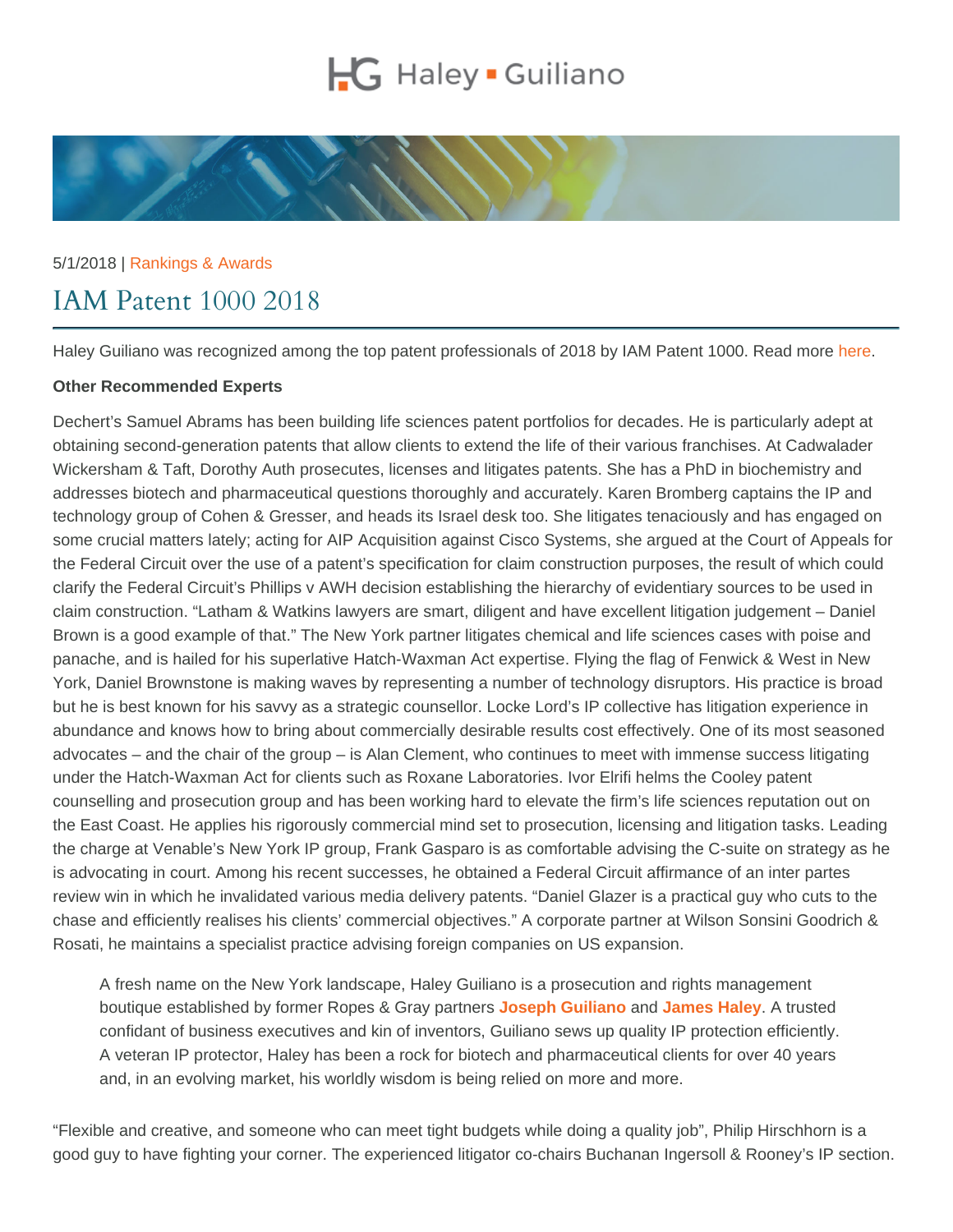Pryor Cashman's Jeffrey Johnson has the magic touch when it comes to IP value creation and has an encyclopaedia of commercialisation plans for all types of intellectual property. His industry knowledge in telecoms, software, entertainment and life sciences is on point too. Gene Lee can step into any adversarial scenario, exude calm, and come up with solutions that align with the business interests of his clients, including many marquee US and Asian companies. He contributes much to Perkins Coie's win rate in PTAB trials. Lori Lesser heads Simpson Thacher & Bartlett's IP transactions group, chairs its privacy and cybersecurity practice and serves as a partner in the litigation department. She is well-versed in all aspects of intellectual property but earns her perennial IAM Patent 1000 inclusion as a leading deal maker. For pharmaceutical companies seeking to procure quality patents and maximise their potential Karen Mangasarian is a cogent choice. The Foley & Lardner partner and former academic research scientist also adds value with her expertise in contentious administrative proceedings. Perkins Coie has one of the country's most robust all-around patent prosecution and litigation practices. One of the ways in which it has grown stronger of late is through expansion in New York, which is ongoing. Litigator William McCabe is one the local anchors and a touchpoint for a raft of international clients, including many from Japan. "Thomas Meloro is unusual as he maintains excellent relations with both pharmaceutical innovators and generics. He is a superb patent attorney – thoughtful, thorough, believable, upfront, experienced and exceptionally bright." The life sciences and tech-focused lawyer calls Willkie Farr & Gallagher home. Lucas & Mercanti has an "experienced and committed patent team which is very easy to work with". Overseeing this is Michael Mercanti, a life sciences wizard with exceptionally strong technical foundations as well as a commercially attuned mind set. He is at his best analysing competitive marketplaces and making chess moves for his clients. Deepro Mukerjee recently made the switch from Alston & Bird to Katten. He's an experienced Hatch-Waxman litigator who also has in-depth expertise regarding biotechnological processes. David Radulescu runs an eponymous patent litigation boutique that is set up to handle mission-critical, multi-patent and multi-jurisdictional lawsuits. The former Quinn Emanuel partner has a flair for hightech litigation and has the distinction of being the top expert on cases concerning LEDs. A lead trial lawyer with a wealth of experience, Brian Slater chairs the life sciences practice at Kramer Levin Naftalis & Frankel. He is abreast of all developments in litigation under the Biologics Price Competition and Innovation Act. Deborah Somerville is an accomplished patent attorney who tailors her advice around the specific commercial needs of each client. In so doing, she exhibits impressive range, as she acts for emerging and established companies across the biotech, pharmaceutical and medical device fields. The Fox Rothschild partner also shows dexterity and tact in disputes. Susman Godfrey is a force to be reckoned with in patent litigation and is well known for its efficacy at trial and contingency fee billing model. Arun Subramanian is the set's head honcho in New York and he makes his first appearance in the IAM Patent 1000 for 2018. A confident leader of senior trial teams, he has set benchmarks and won one of the first cases to uphold a software patent under Alice. Cohen & Gresser's IP litigation horizons are broadening; it has developed a taste for appellate success and is better positioned to handle cases going up to the Federal Circuit. Francisco Villegas acted with Karen Bromberg to brief an appeal for AIP Acquisition concerning evidentiary sources usable for claim construction. Charles Weiss is an outstanding lawyer. He focuses on intellectual property, particularly patents, but what sets him apart from others is his ability to cross boundaries and advise on other legal issues that affect his clients' business goals. "He is appropriately guarded in offering advice on what he recognises as a 'business issue', but at the same time does not hesitate to do so where he feels he has value to add, or when he feels the client might be missing something. Some lawyers either do not offer such advice, cannot do so meaningfully or are so enamoured with business they lose focus on the legal issues – Charles strikes the perfect balance. Similarly, in litigation, he is aggressive when he needs to be, but always reasonable. When it makes sense to concede a point, he does so in such a way that it cannot be seen as a sign of weakness. In court, he makes a very effective advocate and is clear, credible and to the point." The Holland & Knight partner is somewhat of a celebrity among dynamic innovators in the pharmaceutical, chemical and biotech areas. Drew Wintringham litigates across the IP spectrum but has a particular faculty for disputes revolving around advanced technologies.